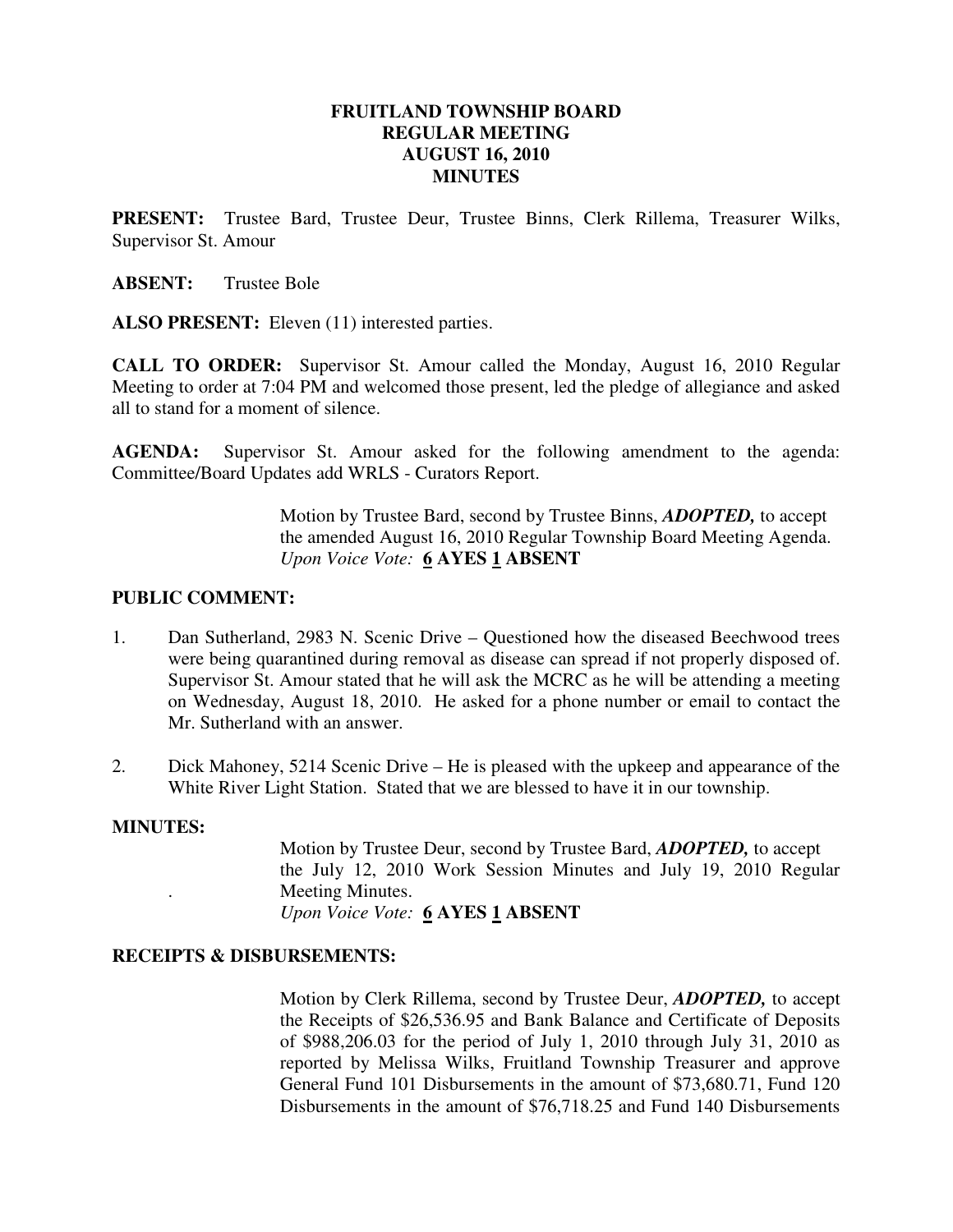### FRUITLAND TOWNSHIP AUGUST 16, 2010 REGULAR MEETING MINUTES

in the amount of \$324.15 for the period of July 1, 2010 through July 31, 2010, as reported by Karolyn Rillema, Fruitland Township Clerk. *Upon Voice Vote:* **6 AYES 1 ABSENT** 

## **ANNOUNCEMENTS:**

Supervisor St. Amour stated over 500 recipients receive e-news at the present time. If interested in attending any of the upcoming conferences held by the MTA, to please contact the Clerk to get registered. Supervisor St. Amour received an email from the Fruitland Evangelical Covenant Church that the Blueberry Pancake Breakfast was another successful event and a thank you letter was received by the White Lake Area Elks for our donation towards the fireworks for the  $4<sup>th</sup>$  of July. Supervisor St. Amour also received from the Smith family a map of where the two memorial markers will be placed and all agreed with the placement area.

### **COMMITTEE/BOARD UPDATES:**

- White Lake Ambulance Authority Trustee Bard stated the WLAA meeting was held on July 28, 2010. The month of July was very busy with 192 calls. The blood pressure clinics are still continuing until further notice but have not received an increase in participation as hoped. The WLAA will be discussing building repairs needed on the rented building with the City of Whitehall and may be exploring other options.
- White Lake Fire Authority Supervisor St. Amour stated that the existing two dry hydrants were constructed with 6" PVC pipe which is an insufficient size. The WLFA suggests a 10" PVC pipe and will be submitting drawings to the DNRE.
- Parks and Recreation Commission Trustee Binns stated that Trustee Deur and she will be meeting this week to discuss changes/additions to the Master Plan of the Parks and Recreation Commission. Trustee Binns stated that the July meeting of the Parks & Recreation Commission was somewhat contentious with the issue of private docks at Marcus Park. Supervisor St. Amour stated that Attorney Eklund is preparing draft agreement(s) for both Marcus Dunes and Winterwood Shores and will be meeting on August 18, 2010 to review.

**SPECIAL GUEST –** Eric Van Dop of Brickley Delong presented the Board of Trustees with the 2009-10 Year End Report.

> Motion by Trustee Binns, second by Trustee Bard, *ADOPTED,* to receive the 2009-2010 Audit and place on file. *Upon Voice Vote:* **6 AYES 1 ABSENT**

### **COMMITTEE/BOARD UPDATES (continued):**

- Planning Commission Trustee Deur stated that no pressing issues were on the agenda for the Planning Commission for the month of July, so no meeting was held.
- Zoning Board of Appeals Clerk Rillema stated that no meeting was held in July.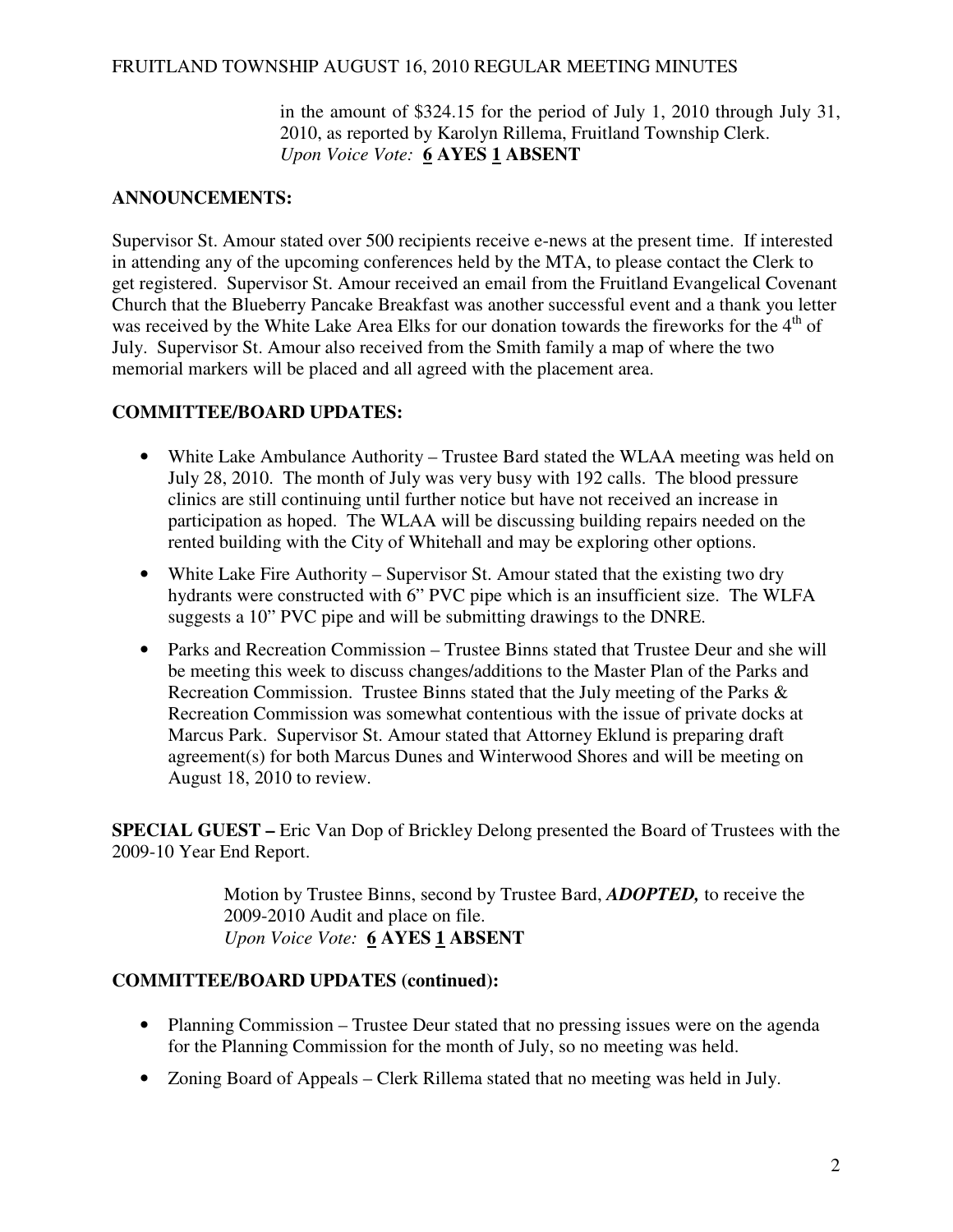# FRUITLAND TOWNSHIP AUGUST 16, 2010 REGULAR MEETING MINUTES

- Citizen's Advisory Wireless Committee Trustee Deur stated that six grants were awarded by the Department of Agriculture. Although AzulStar has not received a grant thus far, they haven't received a rejection letter either.
- Citizen's Advisory Regulatory Ordinance Committee Supervisor St. Amour stated he had received public comment on the proposed cemetery ordinance language.

 Motion by Trustee Binns, second by Trustee Binns, *ADOPTED,* to approve Regulatory Cemetery Ordinance – Article R7, with the recommended changes by the Citizens Advisory Regulatory Ordinance Committee and Fruitland Township Board of Trustee's Work Session as presented and update the Fee & Escrow Deposit Schedule to reflect cemetery pricing for opening and closing fees from our current vendor.

 *Roll Call Vote:* Trustee Deur **AYE**, Trustee Bard **AYE**, Trustee Binns **AYE**, Clerk Rillema **AYE**, Treasurer Wilks **AYE**, Supervisor St. Amour **AYE,** Trustee Bole **ABSENT** 

- Citizen's Advisory Residential Rental Committee Trustee Deur stated that he and Steven Nagengast met with Attorney Eklund and are awaiting his response.
- Citizen's Advisory McMillan Road End Committee Supervisor St. Amour stated that over \$1,400.00 has been received to date.
- Citizen's Advisory Law Enforcement Committee Supervisor St. Amour stated that Attorney Eklund has written letters to both the Sheriff's Department and local courts that our ordinance for Uniform Traffic Code Enforcement is effective August 21, 2010. Attorney Eklund will complete the manual with all necessary documents to be placed on file at Fruitland Township this week.
- Fred Meijer Berry Junction Rail Trail Supervisor St. Amour stated communication has been received that the grant will be extended from a 2010 project to 2011 project. The schedule is a November 2010 Bid, December 2010 Award, and a 2011 Spring start.
- White Lake Public Advisory Council Trustee Deur stated that the WLPAC is awaiting the reaction of the EPA to the recommendations made for the DuPont Property.
- WRLS Blue Ribbon Committee Supervisor St. Amour stated that the second meeting of the committee will be held on August 19, 2010 at 4:15 PM at Fruitland Township.
- WRLS Curator Report Curator McDonnell reported the admissions and tour income for the month of July and stated no weddings were scheduled for the months of July and August 2010. Curator McDonnell will be contacting the Parks & Recreation Commission regarding the order of brochures ordered by the commission prior to the changing of jurisdiction of the White River Light Station over to the Board of Trustees.

# **OLD BUSINESS:**

- 1. Marcus Dunes Development Supervisor St. Amour stated that an email was received from Jerry Henning that they have agreed to terms with the WLFA at this time.
- 2. 1562 Duck Lake Road Supervisor St. Amour stated that the restrictive covenant agreement has been sent to the property owners for signature.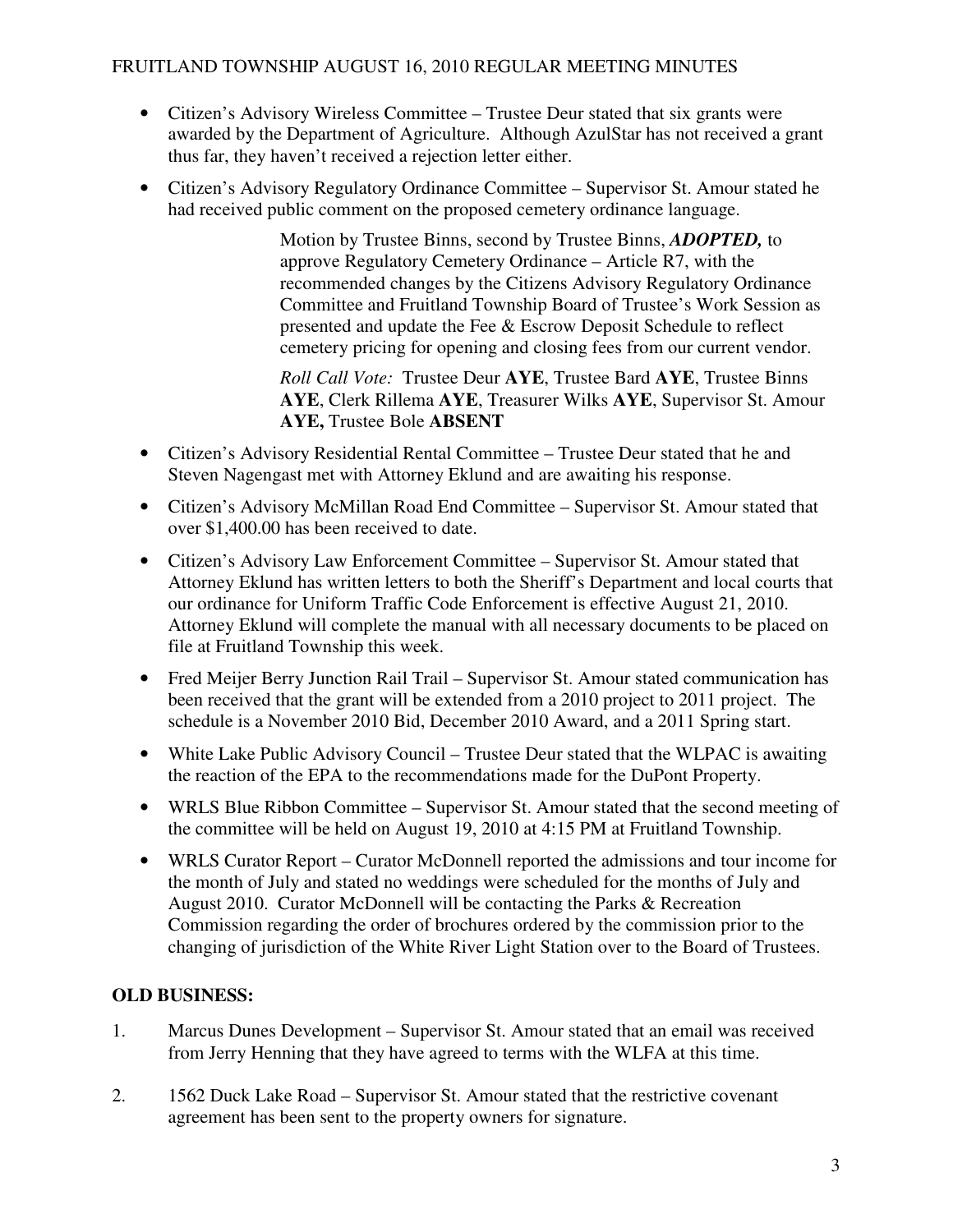- 3. 5623 Murray Road Supervisor St. Amour stated that the Appellate Court has not made a decision at this time but could be received in early September.
- 4. Condemnation Hearings Supervisor St. Amour stated that 6168 & 6188 Murray Road may have been sold and the next hearing date is scheduled for August 18, 2010 @ 1:00 PM. Nord Road properties have received permits and will need to be inspected. The house on Scenic Drive has been demolished and removed.
- 5. Township Property (Harvest) Supervisor St. Amour stated that Attorney Eklund has prepared the contract language. Supervisor St. Amour will contact Attorney Eklund to reword language so that no deposit is required of Fruitland Township but instead will come from the potential buyer.
- 6. Moratorium for the Sale or Dispensation of Medical Marijuana Supervisor St. Amour stated that Trustee Deur attended a symposium last month and brought back a vast amount of information. At the August work session, Attorney Eklund stated that he has not seen much involvement from rural communities at this point. Supervisor St. Amour tasked Trustee Deur to research and make a recommendation. Trustee Deur would like to have the Board of Trustees discuss what we want to accomplish with the potential sale and/or dispensation of medical marijuana which was a question posed by Attorney Eklund at the July work session. Discussion will take place at the September work session

# **NEW BUSINESS:**

1. Ordinance Enforcement – Supervisor St. Amour stated that the owner of 1490 W. Duck Lake Road has not been very cooperative and a August 26, 2010 court date is scheduled.

> Motion by Clerk Rillema, second by Trustee Deur, *ADOPTED,* to contact the homeowners of 4676 W. McMillan Road that an additional 30 day time frame from August 14, 2010 has been extended to them because of non-compliance with the ordinance until they sell their home and move across state. *Upon Voice Vote:* **6 AYES 1 ABSENT**

- 2. Secretary/Receptionist Position Treasurer Wilks stated that 159 applications were received for this position. Supervisor St. Amour, Clerk Rillema and she have looked over all and approximately twenty are now ready to be given a rating and then given to the Interview Committee consisting of Clerk Rillema, Trustee Bard and herself.
- 3. Camera/Recording System Trustee Bole was not present to report on this topic.
- 4. White River Light Station Supervisor St. Amour stated that he needs to combine the quotes for the sidewalk repair and gutter work because they both need to coordinate with each other. Attorney Eklund has prepared a disciplinary action form which will be discussed with the employee this week. Supervisor St. Amour has forwarded the amended deeds of donation and loan agreement forms to John McGarry of the Muskegon